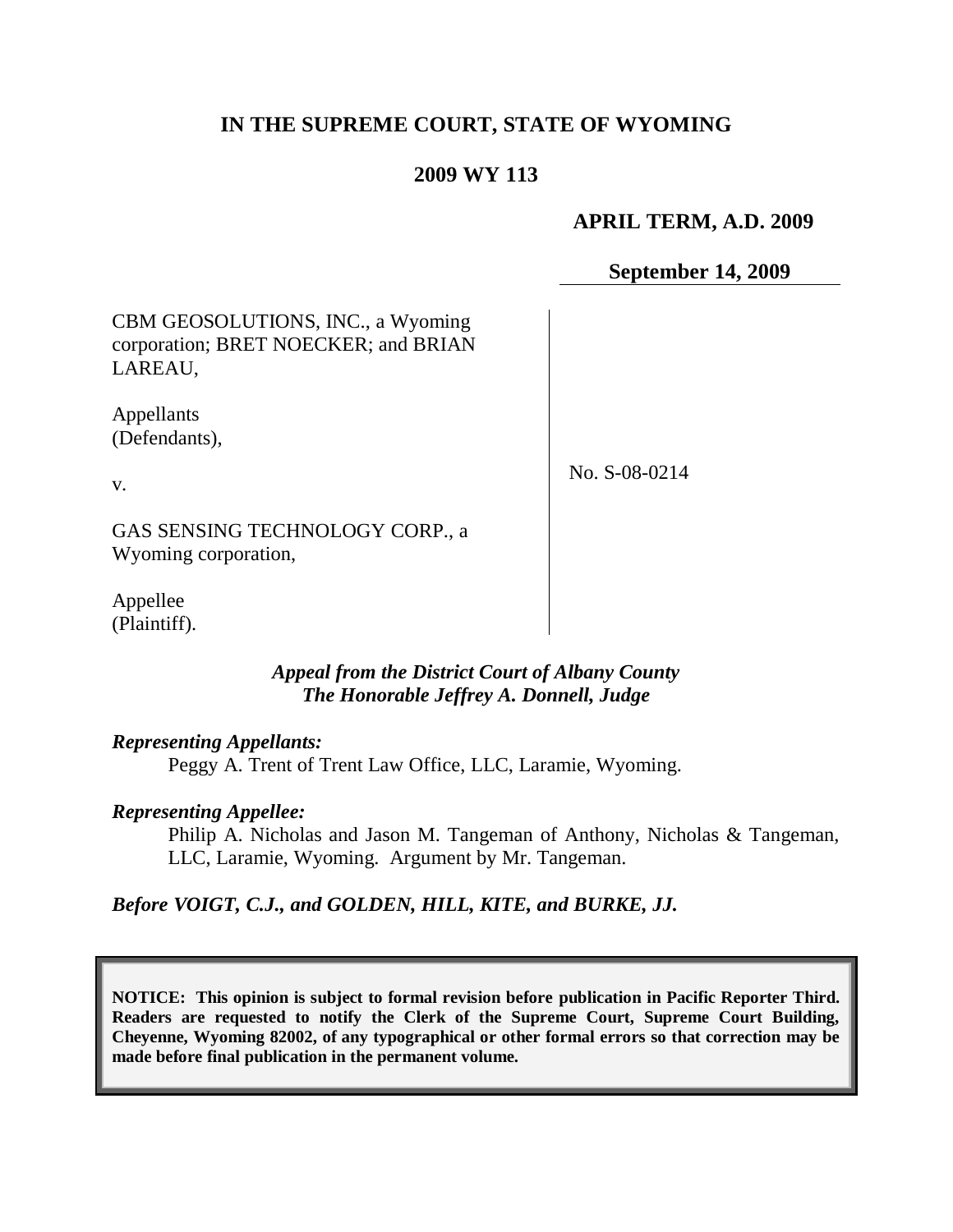### **VOIGT, Chief Justice.**

[¶1] Appellants, CBM Geosolutions, Inc. (CBM), Bret Noecker, and Brian LaReau, request relief from a preliminary injunction granted by the district court to Appellee, Gas Sensing Technology Corp. (GST), during an underlying lawsuit to enforce non-compete and non-disclosure agreements between the parties. Finding correct application of the law, and no abuse of discretion, we affirm.

#### **ISSUES**

[¶2] 1. Did the district court apply the correct legal standard in considering the request for a preliminary injunction?

2. Did the district court abuse its discretion when it issued a preliminary injunction pending trial on the merits in this action?

### **FACTS**

[¶3] Appellants Bret Noecker and Brian LaReau were employed by WellDog Inc., a company engaged in the business of measuring coal bed methane gas. Noecker began his employment with WellDog on or about January 9, 2003, at which time he signed a document entitled Employee Non-Compete Agreement. LaReau began his employment on or about August 31, 2004, and also signed an Employee Non-Compete Agreement. The wording of the non-compete agreements is identical and reads as follows:

> For good consideration and as an inducement for WellDog Inc. (Company) to employ [Appellant] (Employee), the undersigned Employee hereby agrees not to directly or indirectly compete with the business of the Company and its successors and assigns during the period of employment and for a period of three (3) years following termination of employment and notwithstanding the cause or reason for termination.

> The term "not compete" as used herein shall mean that the Employee shall not own, manage, operate, consult or to be employed in a business substantially similar to, or competitive with, the present business of the Company or such other business activity in which the Company may substantially engage during the term of employment.

> The Employee acknowledges that the Company shall or may in reliance of this agreement provide Employee access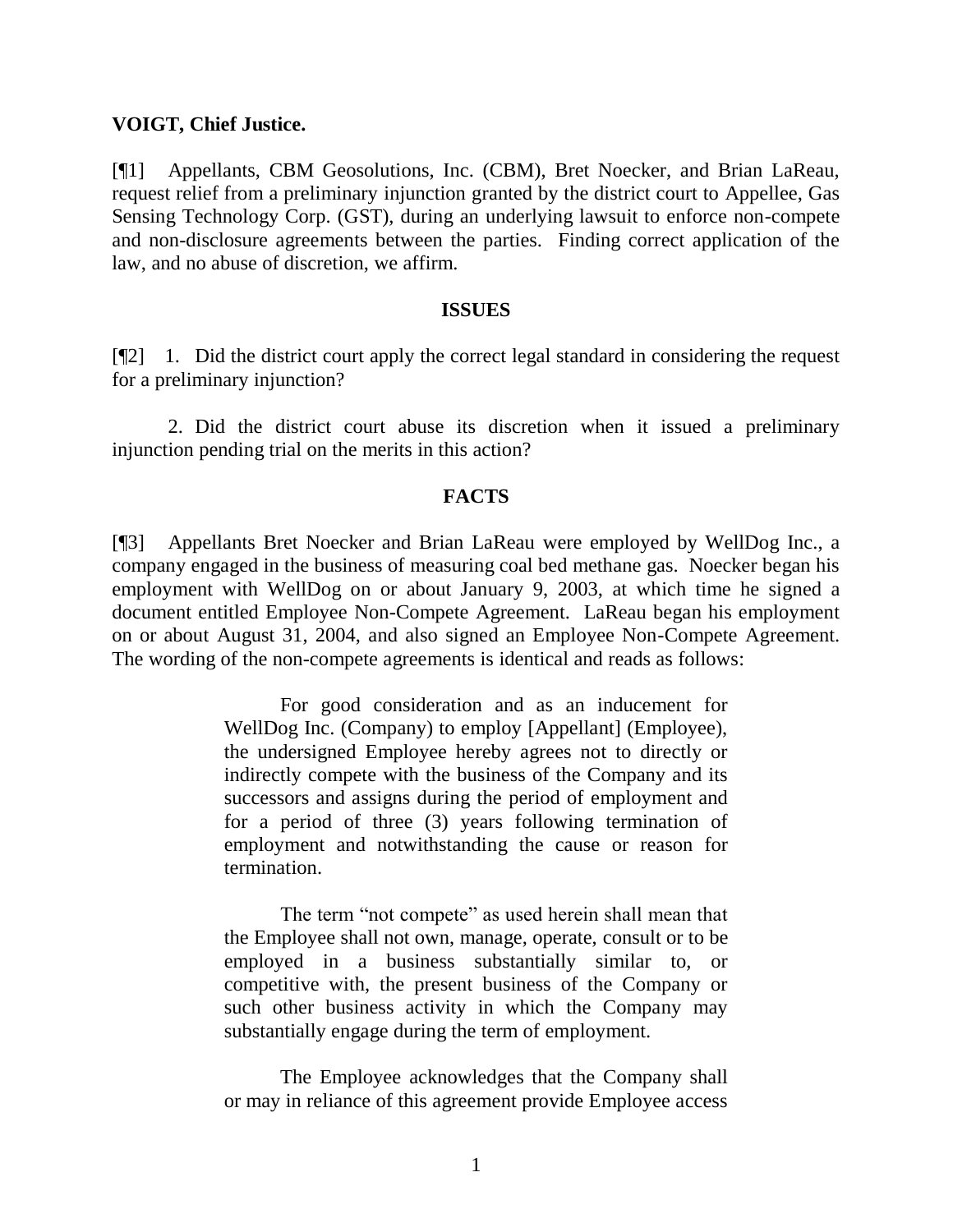to trade secrets, customers and other confidential data and good will. Employee agrees to retain said information as confidential and not to use said information on his or her own behalf or disclose same to any third party.

This non-compete agreement shall be in full force and effect for three (3) years, commencing with the date of employment termination.

This agreement shall be binding upon and inure to the benefit of the parties, their successors, assigns, and personal representatives.

[¶4] Appellant Noecker left WellDog in March of 2004, but returned to work for the company in August of that same year. Noecker testified that he did not believe he signed another non-compete when he returned, however, he testified that he understood at the time of his reemployment that he was still bound by the non-compete agreement. John Pope, who supervised Appellants at WellDog, testified that it was standard procedure for every employee to sign a non-compete agreement. Noecker left WellDog in February of 2007. LaReau also left WellDog in 2007. Appellee GST purchased all WellDog's principal operating assets, including employee non-compete agreements, in November of 2007. The list of assets sold to GST included both of the original non-compete agreements as well as a non-compete agreement signed by Noecker on August 16, 2004. However, at the hearing, GST was unable to produce any non-compete agreement signed by Noecker during his second term of employment.

[¶5] In August of 2007, Noecker and LaReau formed CBM, which is also in the business of measuring coal bed methane levels. GST sued Noecker, LaReau, and CBM on May 7, 2008, and requested, *inter alia*, enforcement of the non-compete and other agreements regarding proprietary information, technologies, and customer lists that GST purchased from WellDog. On June 9, 2008, GST filed an Application for Temporary Restraining Order and requested that Appellants be enjoined from violating the terms of the non-compete and other agreements during the pending litigation. The district court set a date for a hearing on GST's request for a preliminary injunction and granted GST a temporary restraining order until that date. On July 8, 2008, after a hearing, the district court entered its Findings of Fact, Conclusions of Law and Order on Plaintiffs' Application for Temporary Restraining Order and Preliminary Injunction (Findings of Fact), granting GST's motion for a preliminary injunction against Appellants, pending a trial on the merits to resolve the question of a permanent injunction. This appeal followed.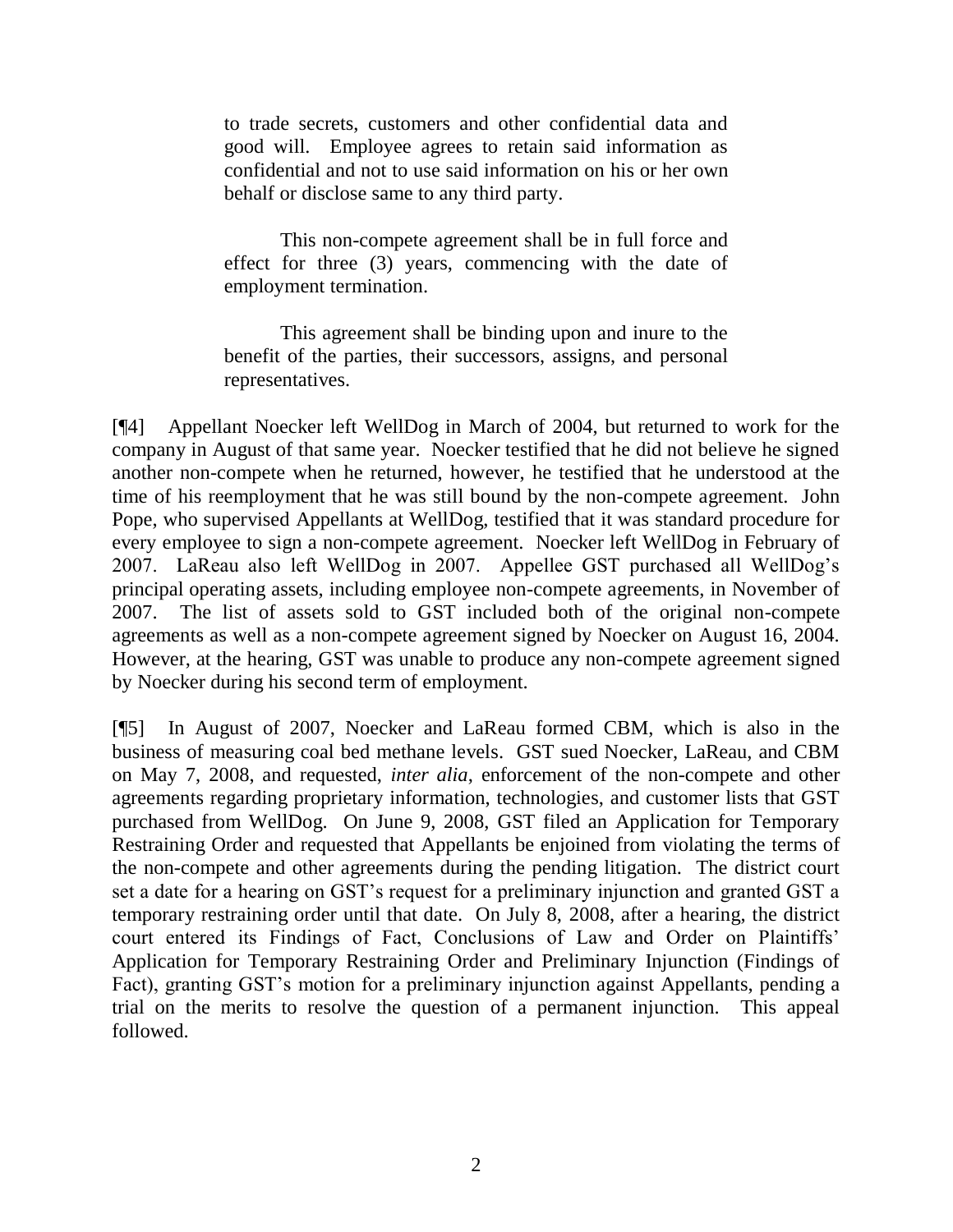#### **DISCUSSION**

### *1. Did the district court apply the correct legal standard in considering the request for a preliminary injunction?*

[¶6] We review the question of whether the district court applied the proper legal standard *de novo*. *Hopper v. All Pet Animal Clinic, Inc.*, 861 P.2d 531, 538 (Wyo. 1993). Wyo. Stat. Ann. § 1-28-102 (LexisNexis 2009) states:

> When it appears by the petition that the plaintiff is entitled to relief consisting of restraining the commission or continuance of some act the commission or continuance of which during the litigation would produce great or irreparable injury to the plaintiff, or when during the litigation it appears that the defendant is doing, threatens to do, or is procuring to be done some act in violation of the plaintiff's rights respecting the subject of the action and tending to render the judgment ineffectual, a temporary order may be granted restraining the act. The order may also be granted in any case where it is specially authorized by statute and by municipal ordinance adopted pursuant to W.S. 15-1-103(a)(xlvi).

[¶7] With respect to temporary injunctions granted during the pendency of a litigation, we have said:

> The purpose of a temporary injunction is to preserve the status quo until the merits of an action can be determined. And a temporary injunction rests upon an alleged existence of an emergency, or a special reason for such an order, before the case can be regularly heard.

> Also, the award of a temporary injunction is an extraordinary remedy which will not be granted except upon a clear showing of probable success and possible irreparable injury to the plaintiff, lest the proper freedom of action of the defendant be circumscribed when no wrong has been committed.

*Weiss v. State ex rel. Danigan*, 434 P.2d 761, 762 (Wyo. 1967) (citations omitted).

In granting temporary relief by interlocutory injunction courts of equity do not generally anticipate the ultimate determination of the questions of right involved. They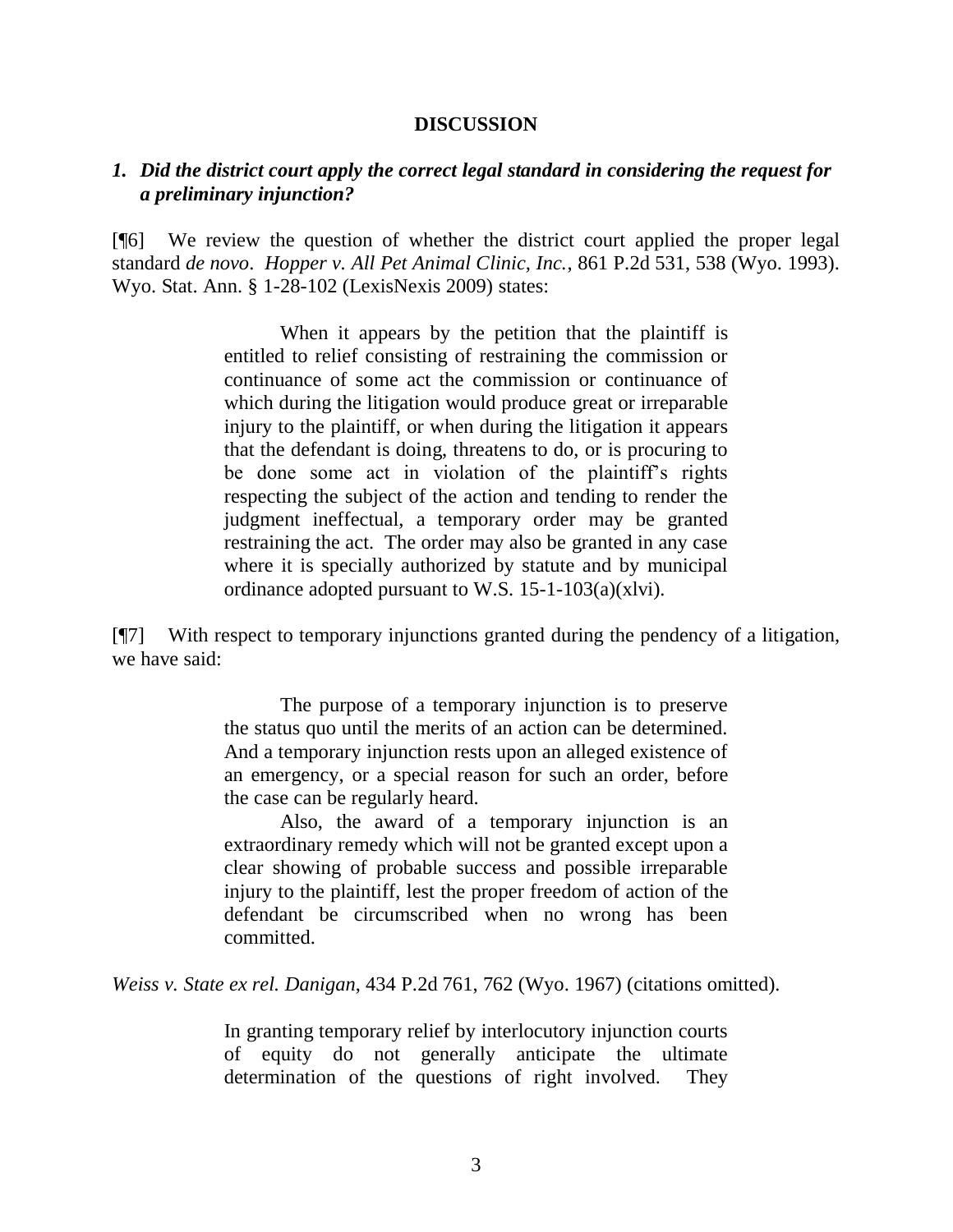merely recognize that a sufficient case has been made out to warrant the preservation of the property or rights in issue *in statu quo* until a hearing upon the merits, without expressing, and indeed without having the means of forming a final opinion as to such rights.

*Stowe v. Powers*, 19 Wyo. 291, 116 P. 576, 581 (1911) (citation and quotation marks omitted).

[¶8] Appellants argue that the district court applied a federal standard not used in Wyoming when it required some showing of likelihood of success on the merits before it granted the preliminary injunction. The Tenth Circuit in *Greater Yellowstone Coalition v. Flowers*, 321 F.3d 1250, 1255 (10th Cir. 2003) stated that

> [a] party seeking a preliminary injunction bears the burden of showing: (1) a substantial likelihood of prevailing on the merits; (2) irreparable harm unless the injunction is issued; (3) [that] the threatened injury outweighs the harm that the preliminary injunction may cause the opposing party; and (4) [that] the injunction, if issued, will not adversely affect the public interest.

(Citation and quotation marks omitted.)

Appellants contend that the district court used this standard, instead of Wyoming law, in reaching its conclusion. This is simply incorrect. The district court found that "there is a substantial likelihood that GST will prevail substantially on the merits[.]" However, the district court did not mention the federal standard or quote any federal precedent in its Findings of Fact. In addition, a review of the standard set forth above as described in *Weiss v. State ex rel. Danigan* makes it clear that likelihood of success on the merits is a factor that a district court must consider before granting a preliminary injunction under Wyoming law. *Weiss*, 434 P.2d at 762. The district court properly applied Wyoming law.

[¶9] Appellants also contend that the district court improperly based its decision on the fact that the contracts signed by Appellants provide for injunctive relief. Appellants claim that the court ordered the injunction as a matter of contract, and therefore did not exercise its equitable powers in issuing the injunction. The district court did make a finding of fact that the non-compete agreements specifically authorize injunctive relief, however, it did so in the context of analyzing the facts under the proper standard for injunctive relief. It is proper for a court acting in equity to consider the remedies contemplated by the parties in reaching its conclusion on the equities. *See*, *e.g.*, *Dewey v.*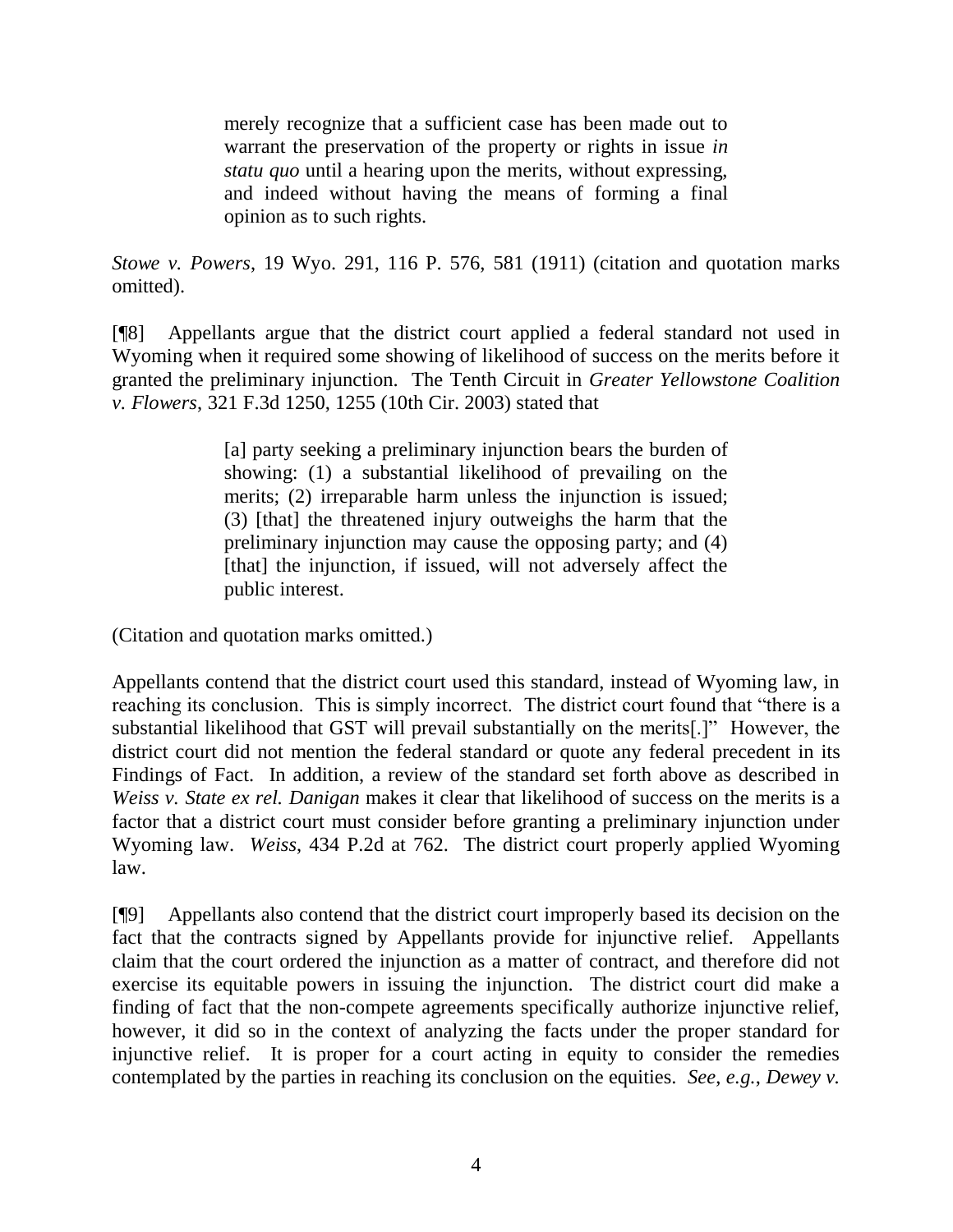*Wentland*, 2002 WY 2,  $\P$  35-42, 38 P.3d 402, 416-17 (Wyo. 2002). The district court did not erroneously award an injunction pursuant to contract but properly applied the equitable standards for granting an injunction.

[¶10] Appellants next claim that the district court's findings of fact are inadequate as a matter of law because the court did not make a finding that there was no adequate remedy available at law.

> Although actions for injunctive relief are authorized by statute, Wyo. Stat. §§ 1-28-101 to -111 (1988 & Supp. 1996), they are, by nature, requests for equitable relief which are not granted as a matter of right but are within the lower court's discretion. *Rialto Theatre, Inc. v. Commonwealth Theatres, Inc.*, 714 P.2d 328, 332 (Wyo. 1986). Injunctions are issued when the harm is irreparable and no adequate remedy at law exists. *Id*.; *Gregory v. Sanders*, 635 P.2d 795, 801 (Wyo. 1981). Injunctive relief is appropriate when an award of money damages cannot provide adequate compensation. *Rialto Theatre, Inc.*, 714 P.2d at 332. An injury is irreparable where it is of a peculiar nature, so that compensation in money cannot atone for it. *Gause v. Perkins*, 56 N.C. 177 (1857).

*Weiss v. Pedersen*, 933 P.2d 495, 498-99 (Wyo. 1997) (quotation marks omitted), *overruled in part on other grounds by White v. Allen*, 2003 WY 39, 65 P.3d 395, 399 (Wyo. 2003).

The district court found, "GST will suffer immediate, great, and irreparable harm and damage in the event that Defendants Noecker and LaReau and their company, CBM GeoSolutions, are allowed to compete with GST in violation of the covenants-not-tocompete between Noecker and LaReau and WellDog that were purchased by GST." Underlying that conclusion were findings that Appellants had been trained by WellDog in the innovative technology now used by GST to provide services to its customers. GST's representative testified that the innovative technology used by the company is essential to its competitive edge in the marketplace and that only a few companies provide similar services in the market. He further testified that some of the services offered by Appellants involved disclosing information on the process to customers, which would cause permanent loss of those customers because they would no longer require the services of a company like GST. The district court found that this would constitute irreparable harm. Irreparable harm is, by definition, harm for which there can be no adequate remedy at law. The district court's findings were not insufficient as a matter of law.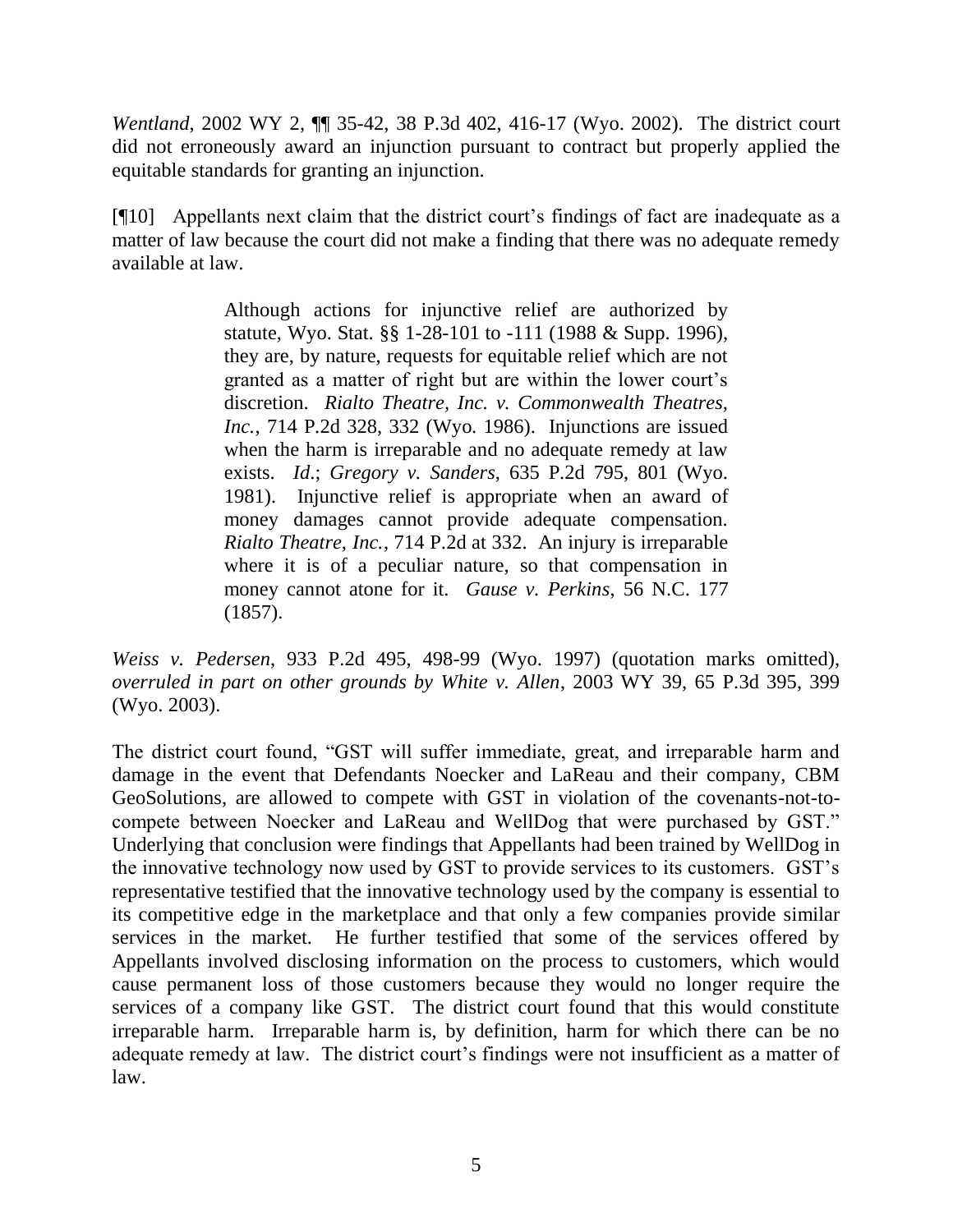## *2. Did the district court abuse its discretion when it issued a preliminary injunction pending trial on the merits in this action?*

[¶11] The granting or refusing of an injunction *pendente lite* is a matter resting largely in the discretion of the court, to be exercised so as to prevent injury, considering the situation of the parties. And the Appellate Court will not interfere with or control the action of the court below in such case, unless it has been guilty of a clear abuse of discretion.

*Weaver v. Richardson*, 21 Wyo. 343, 132 P. 1148, 1151 (1913).

[¶12] Appellants argued that the district court abused its discretion in issuing the injunction because enforcement of the non-compete agreement was barred by the statute of frauds. The district court found that because Noecker admitted that he believed he was bound by the first non-compete when he returned to WellDog, he was estopped from invoking the statute of frauds as a defense. This idea has support in Wyoming law. In *Kincheloe v. Milatzo*, 678 P.2d 855, 860 (Wyo. 1984), we said that equitable doctrines could be used to prevent a party from invoking the statute of frauds to perpetuate a fraud. It is not necessary for us to decide whether such a concept could be relevant here because there was enough evidence of the existence of a written contract to allow the district court to issue an injunction pending discovery and trial. Noecker testified that he did not remember signing a new non-compete when he returned to the company in 2004. However, GST's representative testified that the company was very careful about observing its standard operating procedure of having all employees sign non-compete agreements. A written covenant not to compete dated August 16, 2004, is listed on the asset purchase agreement between WellDog and GST. Other documents that would have been signed in conjunction with the non-compete were produced at the hearing. Given the amount of evidence presented at the hearing indicating the existence of a written noncompete agreement, we cannot say that the district court abused its discretion when it ordered an injunction pending further discovery and trial.

[¶13] Appellants finally argue that a preliminary injunction was not appropriate because the non-compete agreements are unenforceable as a matter of law. Appellants point out that the reasonableness of a covenant not to compete is a question of law to be determined by the court and reviewed *de novo*. *Hopper*, 861 P.2d at 542-43. However, that determination will necessarily depend on facts that must be developed in due course at the appropriate stage of litigation. The district court found, based on the limited review required for a preliminary injunction, that the covenants were likely to be enforced. The district court stated

> 6. A valid and enforceable covenant not to compete requires a showing that the covenant is: (1) in writing; (2)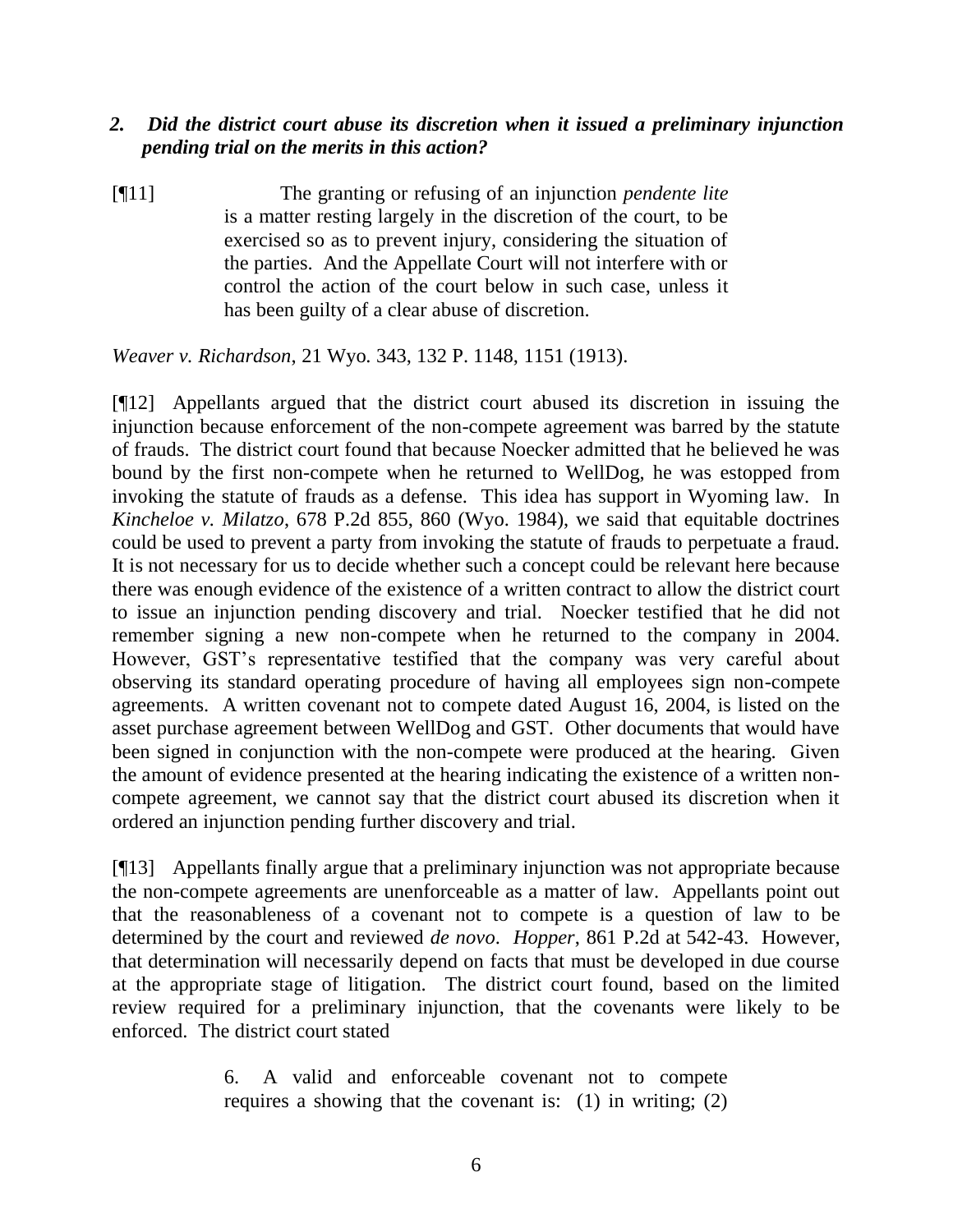part of a contract of employment; (3) based on reasonable consideration; (4) reasonable in durational and geographical limitations; and (5) not against public policy. *See, e.g., Tench v. Weaver*, 374 P.2d 27, 29 (Wyo. 1962); *Ridley v. Krout*, 180 P.2d 124, 128 (Wyo. 1947); *Dutch Maid Bakeries v. Schleicher*, 131 P.2d 630, 634 (Wyo. 1942); Wyo. Stat. Ann. § 1-23-105 (1988). Further, the Wyoming Supreme Court has recognized the rule that a covenant not to compete entered into contemporaneously with the employment itself is enforceable and is supported by sufficient consideration. *Hopper v. All Pet Animal Clinic, Inc.*, 861 P.2d 531, 540 (Wyo. 1993).

7. The reasonableness of a covenant not to compete is assessed upon the facts of the particular case and a review of all of the circumstances. *See, e.g.*, *Hopper*, 861 P.2d at 540. In evaluating reasonableness, a court may consider the degree of inequality in bargaining power; the risk of the covenantee losing customers; the extent of respective participation by the parties in securing and retaining customers; the good faith of the covenantee; the existence of sources or general knowledge pertaining to the identity of customers; the nature and extent of the business position held by the covenantor; the covenantor's training, health, education, and needs of his family; the current conditions of employment; the necessity of the covenantor changing his calling or residence; and the correspondence of the restraint with the need for protecting the legitimate interests of the covenantee. *See*, *e.g.*, *Hopper*, 861 P.2d at 540.

The district court found that there was evidence that a covenant not to compete existed in writing, that the document was signed ancillary to a legitimate employment relationship that constituted reasonable consideration, and that GST had presented evidence that could lead the court to conclude that a restriction that was national in nature but narrowly tailored to one aspect of the industry was reasonable under the circumstances. If any part of a covenant not to compete is found unreasonable and therefore unenforceable, the court may decline to enforce the unreasonable provisions. *Hopper*, 861 P.2d at 545-47. None of the terms of the non-compete agreement in this case were facially unreasonable and the court did not abuse its discretion when it found, based on the evidence before it at the hearing, that Appellee was entitled to an injunction pending full development of the facts and determination on the merits. We note that these findings do not constitute a determination on the merits, but are preliminary findings in the context of the limited evidence presented at the hearing for a preliminary injunction.